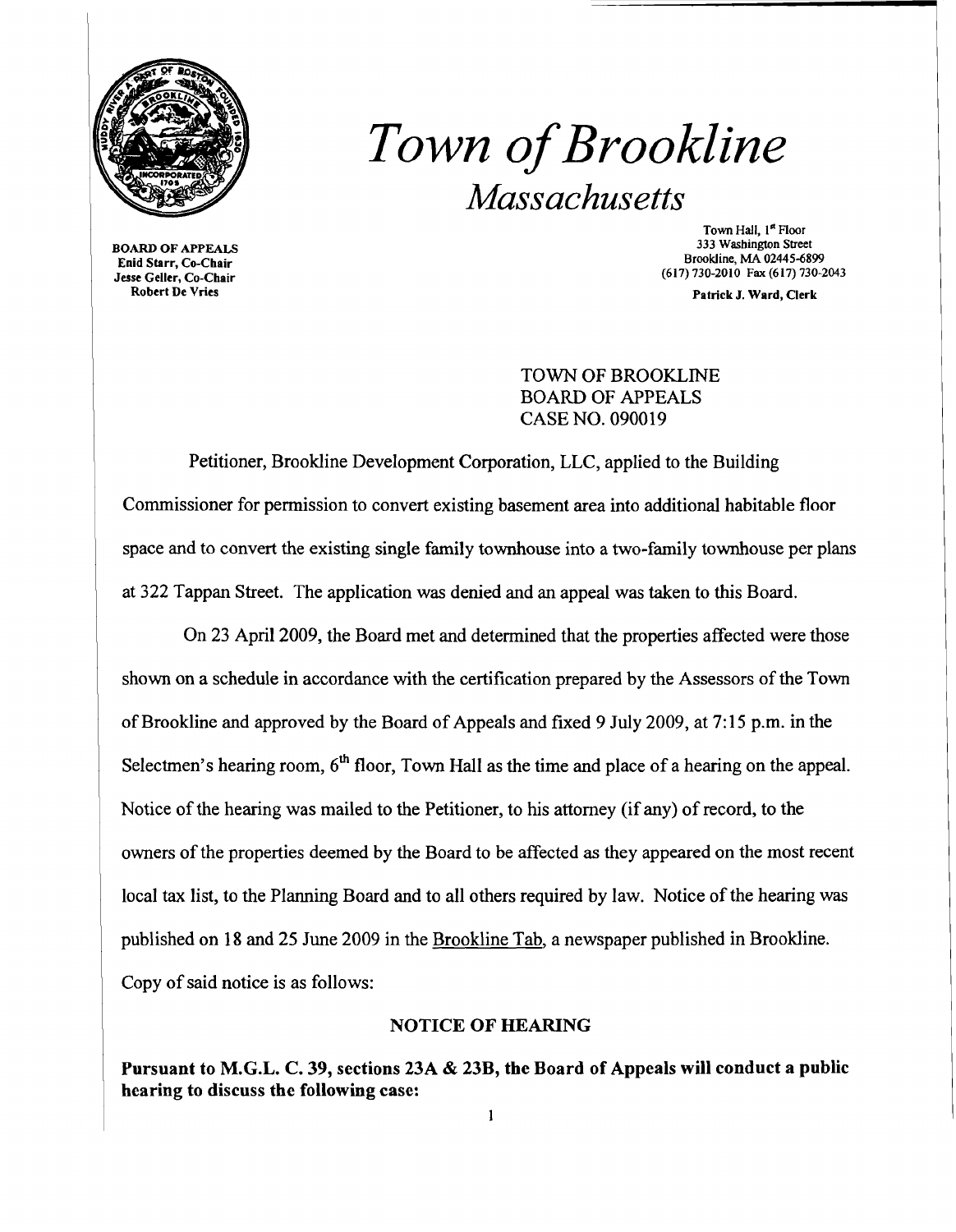Petitioner: BROOKLINE DEVELOPMENT CORP. LLC Location of Premises: 322 TAPPAN ST BRKL Date of Hearing: 07/09/09 Time of Hearing: 7:15p.m. Place of Hearing: Selectmen's Hearing Room, 6<sup>th</sup> floor

A public hearing will be held for a variance and/or special permit from:

5.05; Conversions; Special Permit Required 5.20; Floor Area Ratio; Variance Required 5.30; Maximum Height of Buildings; Variance Required 5.43; Exceptions to Yard and Setback Regulations; Special permit required 5.50; Front Yard Requirements; Variance Required 5.60; Side Yard Requirements; Variance Required 5.62; Fences and Terraces in Side Yards; Variance Required 5.70; Rear Yard Requirements; Variance Required 5.74; Fences and Terraces in Rear Yards; Variance Required 5.91; Minimum Usable Open Space, Variance Required 6.01.2.a; General Regulations Applicable to Required Off-Street Required Parking Facilities; Special Permit Required 6.02.1; Table of Off-Street Parking Space Requirements Variance Required. 6.03.1.a; Location of Required Off-Street Parking Facilities; Variance Required 6.03.1.a; Location of Required Off-Street Parking Facilities; Variance Required. 8.02.2; Alteration or Extension; Special Permit Required of the Zoning By-Law to convert existing basement area into additional habitable floor space (increase in FAR) and to

convert the existing single family townhouse into a two-family townhouse per plans at 322 TAPPAN ST BRKL.

Said Premise located in a M-2.0 (apartment house) residence district.

*Hearings, once opened, may be continued by the Chair to a date and time certain. No further notice will be mailed to abutters or advertised in the TAB. Questions regarding whether a hearing has been continued, or the date and time ofany hearing may be directed to the Zoning Administrator at* 617-734-2134 *or check meeting calendar at:http://calendars. town. brookline. ma. uslMasterTownCalandarl?FormID=158.* 

The Town of Brookline does not discriminate on the basis of disability in admission to, access to, *or operations ofits programs, services or activities. Individuals who need auxiliary aidsfor effective communication in programs and services ofthe Town ofBrookline are invited to make their needs known to the ADA Coordinator, Stephen Bressler, Town of Brookline, 11 Pierce Street, Brookline, MA 02445. Telephone:* (617) *730-2330; TDD* (617) *730-2327.* 

> Enid Starr Jesse Geller Robert De Vries 2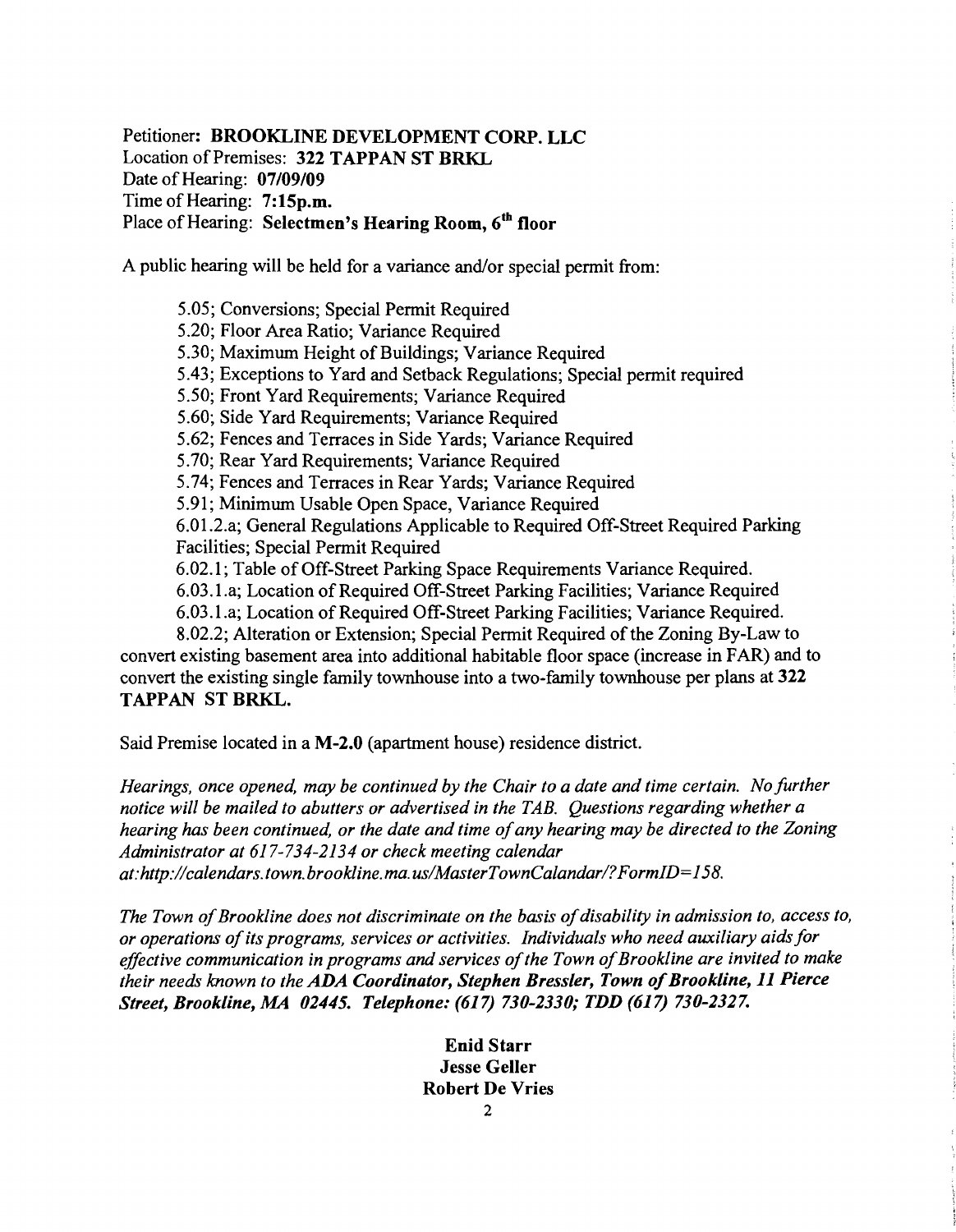At the time and place specified in the notice, this Board held a public hearing. Present at the hearing was Chairman, Jesse Geller and Board Members, Mark Zuroff and Jonathan Book. The petitioner, Brookline Development Corporation, LLC, was represented by their attorney, Jeffrey P. Allen of Denner Pellegrino, LLP, 4 Longfellow Place, 35<sup>th</sup> Floor, Boston, MA 02630.

Attorney Allen described the site at 322 Tappan Street as a single-family attached townhouse in a block of six townhouses, built in 1891 and known as the Marguerite Terrace, one ofthe Beaconsfield Terraces built by Eugene R. Knapp and a contributing property to the Beaconsfield Terrace National Register. The Chateauesque style masonry building has steep hip roofs and conical roofed turrets at each end. This unit has several floors, consisting of a basement, lower level, first, second, third and attic floors. Some of these floors are partially finished. A two-car garage is behind the building and accessed by a long vehicle passageway serving multiple properties in the immediate area. Surrounding properties include other attached townhouses, some of which have been converted into multiple-unit dwellings, and other condominium buildings. The Star Market on Beacon Street is located nearby.

Attorney Allen said that his client, Jeffrey Feuerman, proposes to convert unfinished floor area into finished space and convert the single-family into a two-family. Most alterations will be interior to the building; the applicant originally proposed a new front stair leading down from the street level and a new entrance for the lower unit, but the plans have since been revised to use the existing front façade for both units and a second door will be added, replacing a window in the facade. Other exterior alterations include a connector at the rear of the building between the building's lower level and the roof of the garage, which is currently used as patio space and would be improved with additional landscaping. Additionally, the applicant proposes to raise a portion of the building's flat roof and construct a roof hatch to access a new roof deck,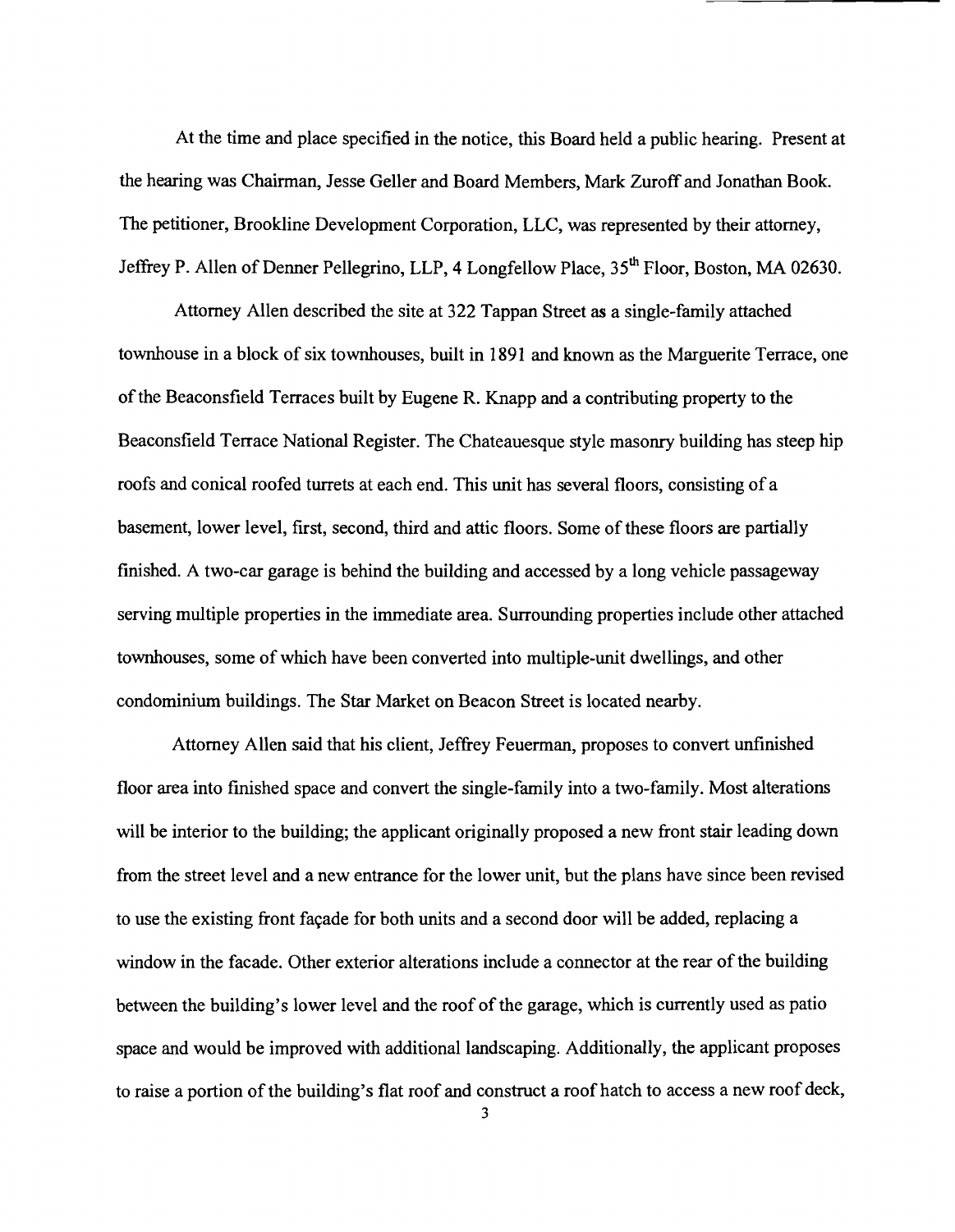as well as install two skylights. The roof deck will not be visible from the street due to the shape ofthe roof.

Mr. Allen noted that there are limited changes to be made to the exterior of the building and that granting the relief sought by the petitioner will permit the continued use of a structure that has outlived its usefulness as a single family dwelling. Mr. Allen stated that a variance was appropriate in this case because of the unique shape and historic nature of the building and the grade change in the lot.

David O'Sullivan of O'Sullivan Architects reviewed for the Board the proposed alterations to the building. Mr. O'Sullivan noted that changes to the street facing window wells and basement windows will not be visible from the street.

The Chairman asked whether anyone in attendance wished to speak in favor of the proposed relief. No one spoke in favor of the proposal.

The Chairman then asked whether anyone wished to speak against the proposal. Nathan and Marcia Wise of 324 Tappan Street and Tom Connors of 320 Tappan Street expressed concerns about changes in the façade of the building, in particular the addition of a second front door where a window now exists and alterations to the basement window wells and windows facing the street.

Lara Curtis, Senior Planner delivered the findings of the Planning Department and listed the following zoning relief needed for the project to proceed:

**Section 5.05** - Conversions: When a structure is converted to create additional dwelling units, the structure shall conform to all dimensional requirements specified in §5. *01.* The Board of Appeals may by special permit waive any of the dimensional requirements except minimum lot size, provided that no previously existing nonconformity is increased. The structure at 322 Tappan Street is being converted to create an additional dwelling unit in the building's lower levels, but the structure does not currently conform to front and rear yard setback and height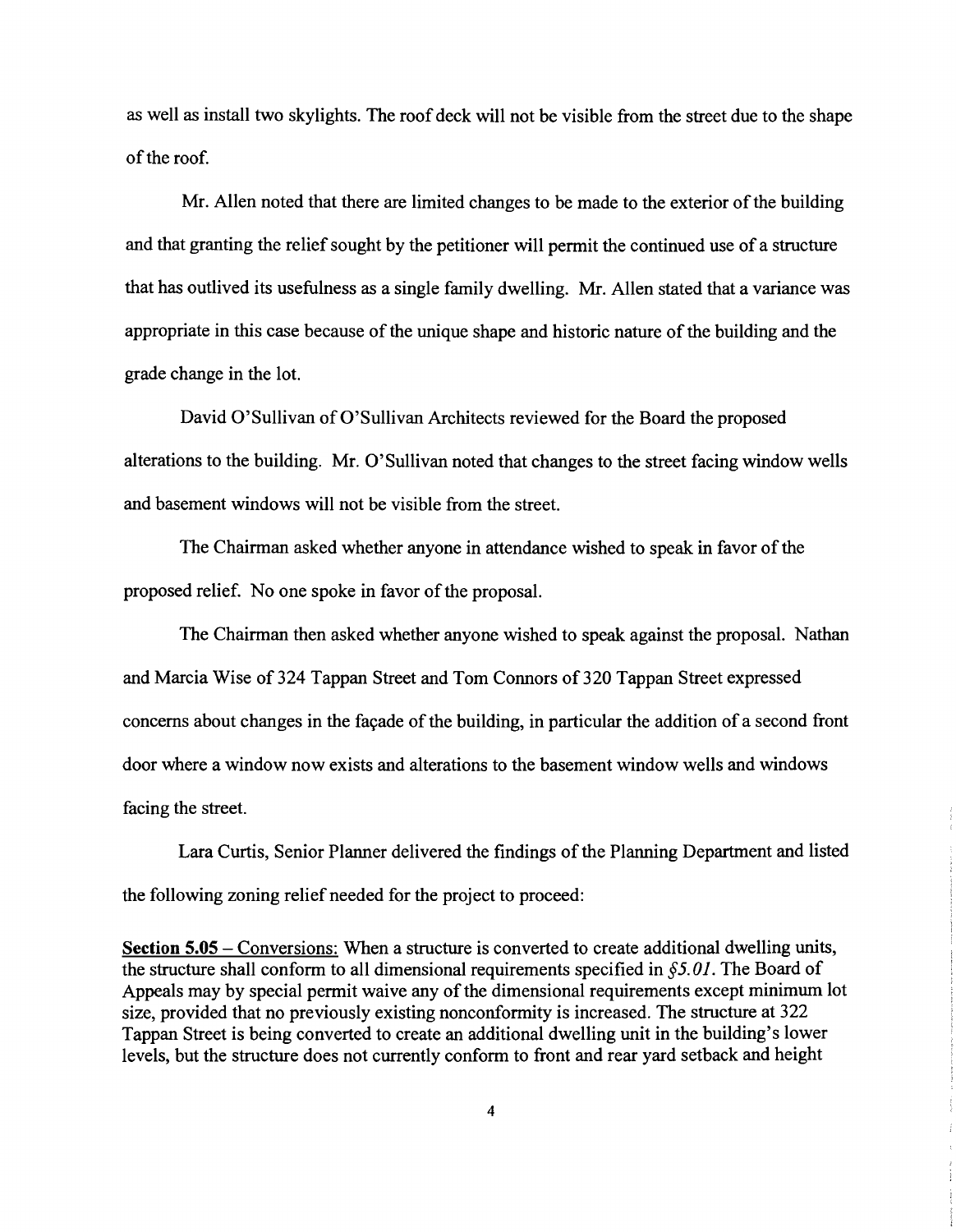requirements; if the main building is connected to the garage roof, the garage would no longer meet side or rear yard setback requirements. *Special permit required.* 

Section 5.20 - Floor Area Ratio: *Variance required.* 

Section 5.30 – Maximum Height of Buildings

Section 5.43 - Exceptions to Yard and Setback Regulations

Section 5.50 – Front Yard Requirements

Section 5.60 – Side Yard Requirements

Section 5.62 - Fences and Terraces in Side Yards: The applicant is proposing to connect the main structure to the garage structure by outside stairs leading from the first story to the roof the garage. This structure would then become part of the main structure and need to meet the side and rear yard requirements for principal structures.

Section 5.70 – Rear Yard Requirements

Section 5.74 – Fences and Terraces in Rear Yards: See  $65.62$  above.

Section 5.91 - Minimum Usable Open Space: All of the usable open space being provided on site is on a roof: either the roof of the garage or the roof of the principal structure. The site requires 705 s.f. of usable open space, and the applicant is proposing 591 s.f. Only up to 50 percent of the usable open space requirement may be met by providing space on a roof, terrace, or the like, therefore, the proposal lacks 50 percent  $(352 s.f.)$  of the required usable open space. *Variance required.* 

Section 6.01.2.a - General Regulations Applying to Required Off-Street Parking Facilities: In M Districts, when a structure is converted for one or more additional dwelling units, parking requirements for the entire structure shall be provided. However, the Board of Appeals may by special permit waive up to one half of the required parking spaces.

Section 6.02.1 – Table of Off-Street Parking Space Requirements: *Variance required.* Section 6.03.l.a - Location of Required Off-Street Parking Facilities: Required off-street parking facilities shall be provided on the same lot or premises with the principal use served. The applicant is proposing two on-site parking spaces in the garage, and two spaces at a nearby off site location.

Section 8.02.2 - Alteration or Extension: *A special permit is required* to alter this non conforming structure.

|                                     | ેં.ે.રે∋ા∪જિલી                                                                   |                                                 | $\mathbb{E}$ $\mathbb{E}$ $\mathbb{E}$ $\mathbb{E}$ $\mathbb{E}$ $\mathbb{E}$ $\mathbb{E}$ $\mathbb{E}$ $\mathbb{E}$ $\mathbb{E}$ $\mathbb{E}$ $\mathbb{E}$ $\mathbb{E}$ $\mathbb{E}$ $\mathbb{E}$ $\mathbb{E}$ $\mathbb{E}$ $\mathbb{E}$ $\mathbb{E}$ $\mathbb{E}$ $\mathbb{E}$ $\mathbb{E}$ $\mathbb{E}$ $\mathbb{E}$ $\mathbb{$ | <b>Finding Life</b>                                              |
|-------------------------------------|----------------------------------------------------------------------------------|-------------------------------------------------|------------------------------------------------------------------------------------------------------------------------------------------------------------------------------------------------------------------------------------------------------------------------------------------------------------------------------------|------------------------------------------------------------------|
| <b>Front Yard</b><br><b>Setback</b> | 20.7 feet                                                                        | 19 feet                                         | 19 feet                                                                                                                                                                                                                                                                                                                            | Pre-existing non-<br>conforming,<br>special permit<br>required*  |
| <b>Side Yard</b><br>Setback         | 0 feet when<br>attached to<br>another structure,<br>10+L/10 when not<br>attached | 0 feet<br>(dwelling);<br>$3.5$ feet<br>(garage) | 0 feet<br>(dwelling);<br>$3.5$ feet<br>(garage)                                                                                                                                                                                                                                                                                    | Pre-existing non-<br>conforming,<br>special permit<br>required** |
| <b>Rear Yard</b><br>Setback         | 30 feet                                                                          | 31 feet (not<br>considering<br>bay)             | 0 feet<br>(due to<br>garage)                                                                                                                                                                                                                                                                                                       | Pre-existing non-<br>conforming,<br>special permit<br>required** |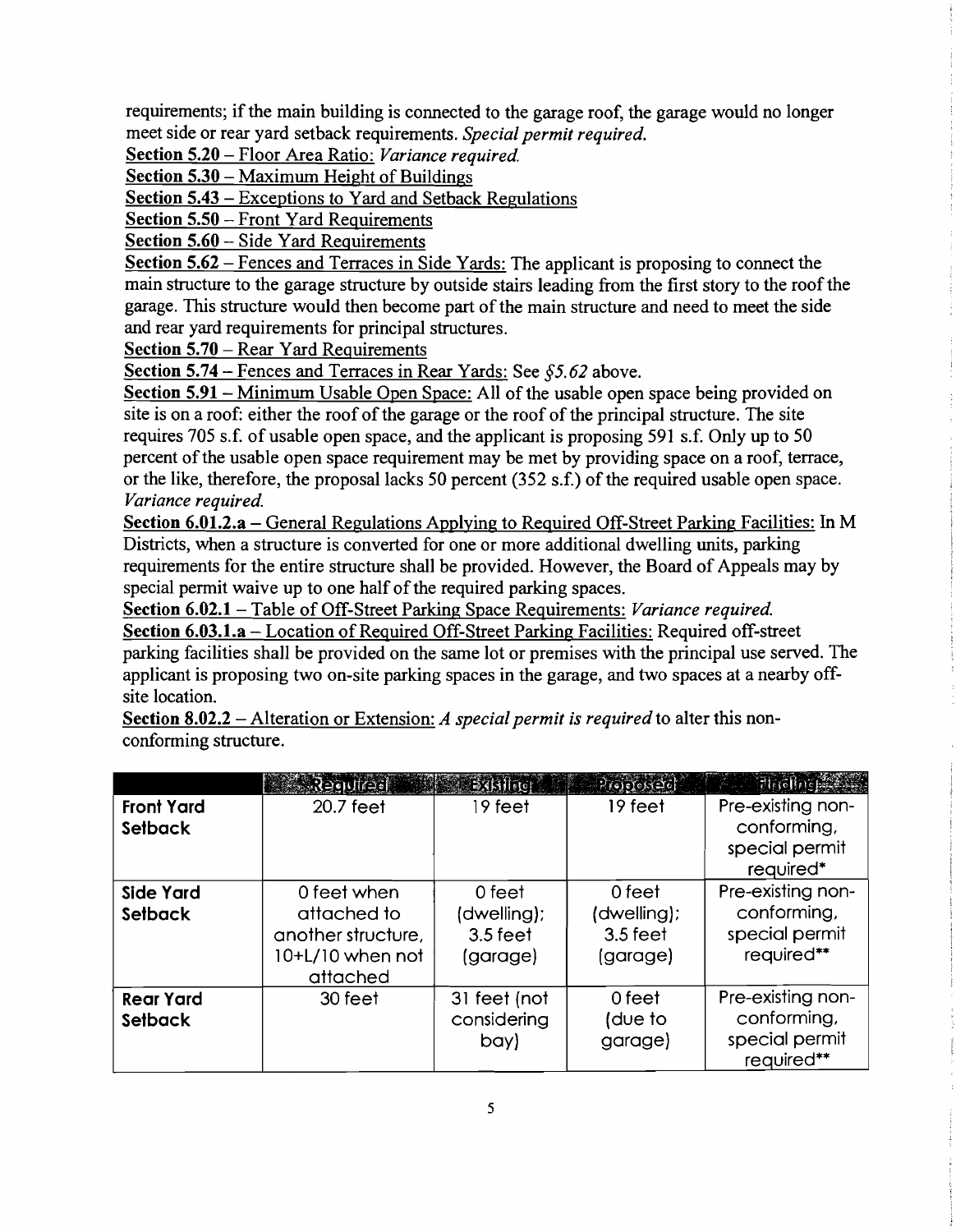|                                  | ं रिकामान्चत      |                    | 6600030                    |                                   |
|----------------------------------|-------------------|--------------------|----------------------------|-----------------------------------|
| <b>Floor Area Ratio</b><br>(FAR) | $2.0; 4.620$ s.f. | $2.5$ ; 5,821 s.f. | $3.05$ ; $7.054$ s.f.      | Variance<br>required              |
| <b>Parking Spaces</b>            |                   |                    | $2$ ( and $2$ off<br>site) | Variance<br>required <sup>†</sup> |

\*Under Section 5.05, Conversions, the Board of Appeals may waive yard and setback requirements when a building is converted for additional units.

\*\*Under Section 5.43, the Board of Appeals may substitute by special permit other dimensional requirements for yards and setbacks if counterbalancing amenities are provided.

tUnder Section 6.01.2.0, the Board of Appeals may waive by special permit up to half of the required parking spaces for structures that are converted for additional units. This would allow for no less than 3 parking spaces on site. The applicant is proposing 2 parking spaces on site and 2 parking spaces at another location.

Ms. Curtis said that the Planning Board was not opposed to the conversion of the singlefamily dwelling into a two-family dwelling, especially since the applicant has modified the proposal so that it does not require a new stair and lower entrance on the front fa9ade. This property is a historically significant building with a uniquely designed façade. The original proposal for this building's conversion, with a new lower entrance door and stair on the building's front fa9ade, would have negatively affected the building's appearance. The applicant has revised the proposal so that an additional exterior entrance is installed where there is currently a side window, and this proposal has substantially improved. The building's rear façade is of less concern, and the new door and stair leading to the garage is a minor improvement. Additional landscaping on the garage roof would improve the usable open space on site. It is not clear whether the proposed roof deck will be visible from the street; if not, the roof deck would add additional usable open space for the property and would be a benefit. If the deck is a visible alteration to the building's façade, the Board does not support its construction because it would detract from the building's very unique and complicated roofline.

The applicant needs multiple variances for this proposal: FAR, parking, and usable open space. However, the dwelling has more than sufficient floor area to accommodate two dwelling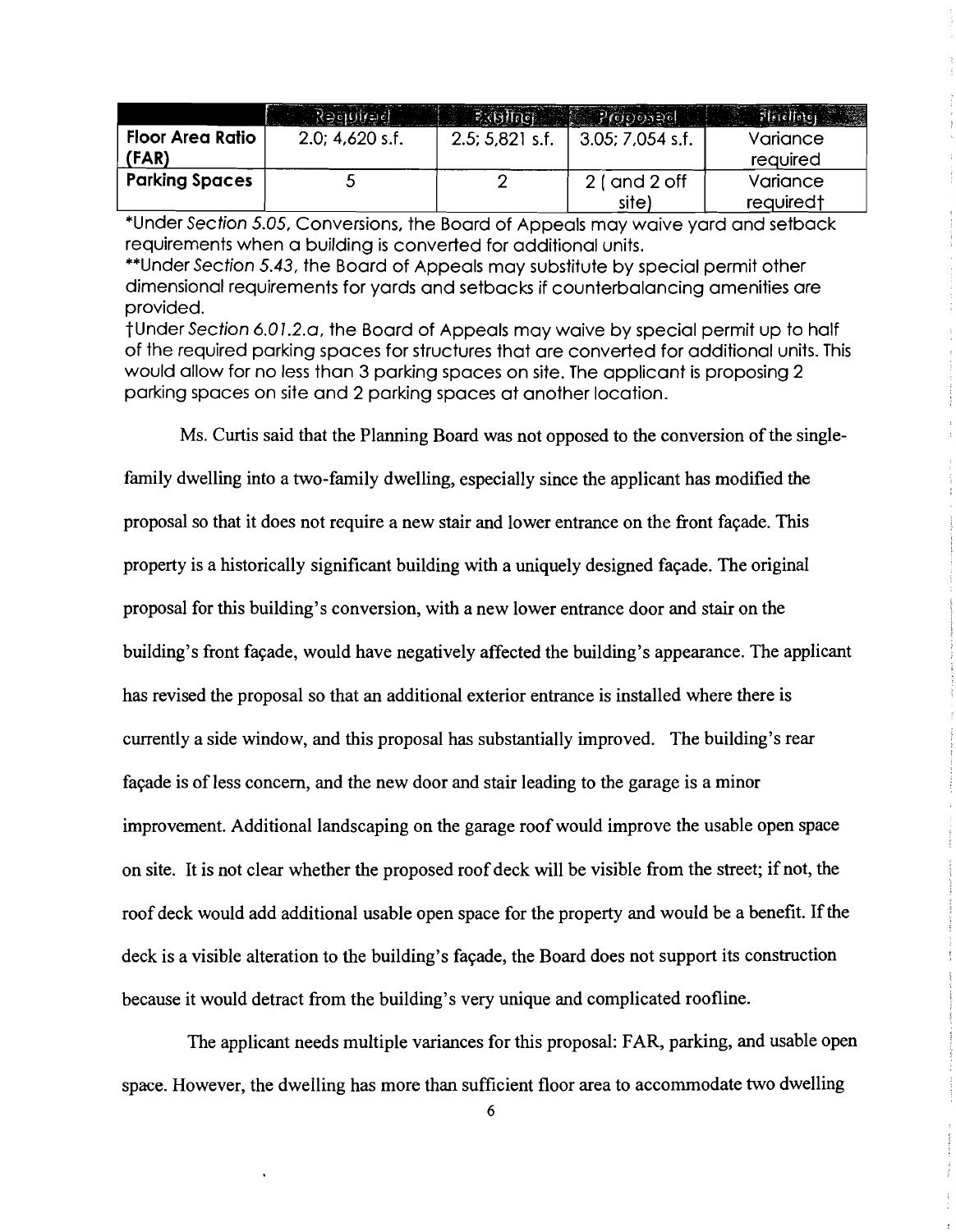units, and it is located close to public transit and has an agreement for two additional off-site parking spaces. Information about the location of these off-site parking spaces should be provided. Regarding usable open space, the proposal will be improving the usable open space on site, and though the space is provided on top of structures, the roof of the garage is very much like a garden level patio. Ms. Curtis said that should the Board of Appeals find the proposal meets the requirements for a variance, the Planning Board recommends approval of the proposal and the plans, prepared by O'Sullivan Architects and dated  $6/3/2009$ ,  $5/11/2009$ , and  $2/9/2009$ , subject to the following conditions:

- 1. Prior to issuance of a building permit, final front and rear elevations, indicating all alterations to the building façade, including new stairways and structures, shall be submitted to the Assistant Director for Regulatory Planning for review and approval. No stairway or new entrance shall be constructed on the building's front facade.
- 2. Prior to issuance of a building permit, a final landscaping plan, indicating planting types and locations, hardscape materials, and fencing and railing details, shall be submitted to the Assistant Director for Regulatory Planning for review and approval.
- 3. Prior to issuance of a building permit, details about the location and easement or lease agreement for the off-site parking spaces shall be submitted to the Assistant Director for Regulatory Planning for review and approval.
- 4. The surface of the rear adjacent alleyway shall be maintained in good condition, and if damage occurs during construction, it shall be repaired prior to issuance of a certificate of occupancy.
- 5. Prior to issuance of a building permit, a construction management plan indicating dust management and trash disposal practices, and location of dumpsters, portable toilets and construction vehicle parking, shall be submitted for the review and approval of the Building and Planning Departments, with a copy of the approved plan forwarded to the Health Department.
- 6. Prior to issuance of a building permit, the applicant shall submit to the Building Commissioner for review and approval for conformance to the Board of Appeals decision: 1) a final site plan, stamped and signed by a registered engineer or land surveyor; 2) final elevations, stamped and signed by a registered architect; and 3) evidence that the Board of Appeals decision has been recorded at the Registry of Deeds.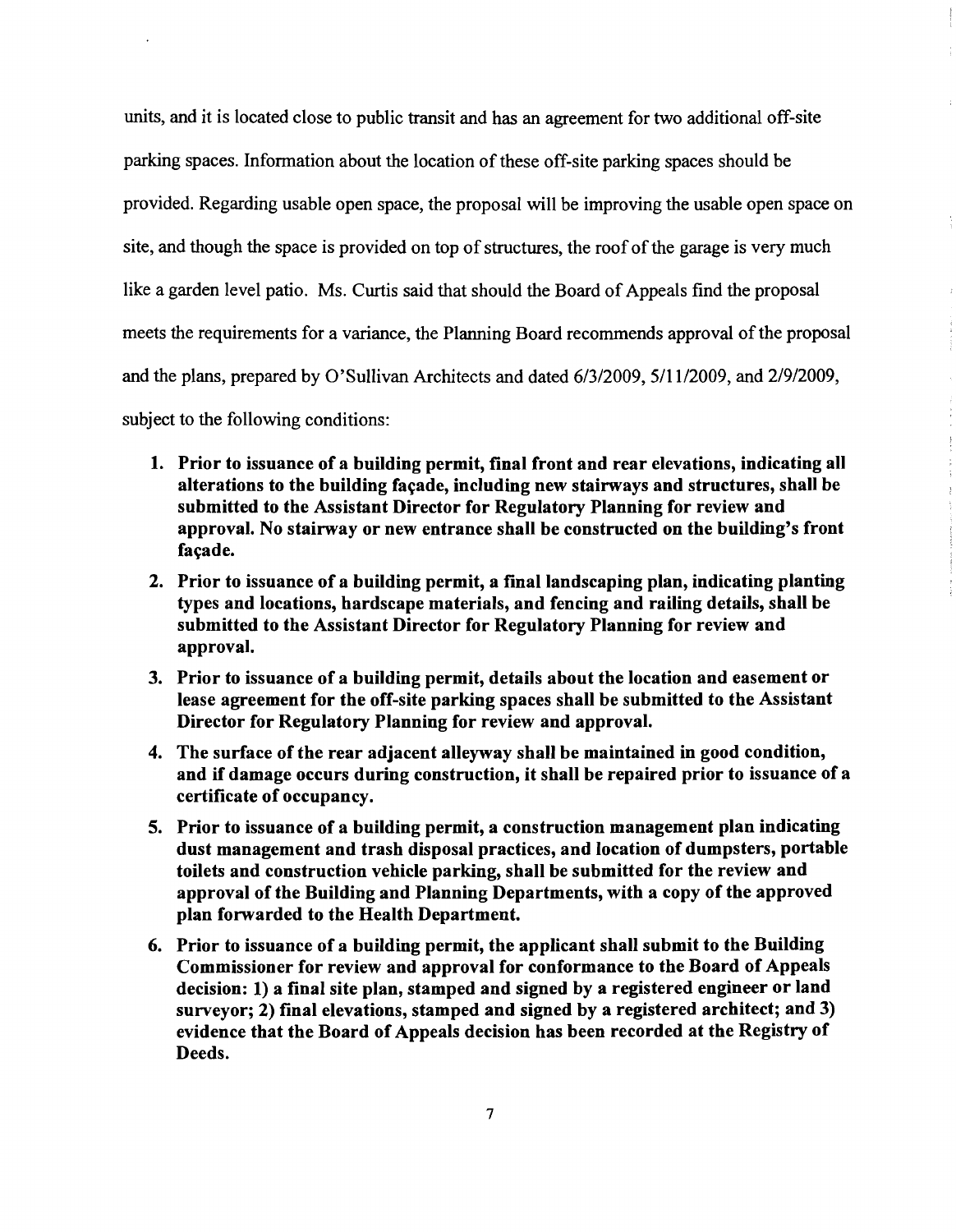Michael Shepard, Building Commissioner, delivered the comments from the Building Department. He stated that the Building Department is supportive of the proposal. He said that the developer has an outstanding record within the community for quality projects and he expects the same from this project as well. The upgrading of mechanical systems in a building as old as the subject building is always assumed to be positive from a public safety standpoint. The building will be more energy efficient as well.

 $\frac{1}{2}$ 

Ĵ. ÷.

Chairman Geller asked whether relief could be granted under **Section** 5.05, conversions given that any additional FAR relief would exacerbate the floor area non-conformity. Mr. Shepard explained that previous Boards have given **Section 5.05** relief after granting the floor area relief. Chairman Geller asked whether it was just an issue of the order in which the relief is granted and Mr. Shepard responded in the affirmative that this was the precedent.

The Board then discussed the relief sought, in particular the requirements for a variance. Mr. Geller asked Mr. Allen whether being an historic structure was the equivalent of being a unique structure pursuant to G.L. c. 40A §10. Mr. Allen responded in the negative and noted that this building was, however, historic and unique because it has an unusual, unique fayade and a complicated roofline. Mr. Allen continued that while several of the townhouses are similarly shaped, this building is unique and is not generally found outside of this cluster of townhouses or in this zoning district. Mr. Geller questioned whether this structure was any different from other neighboring structures in the zoning district.

The Board also a discussed the need for providing a condition to any special permit to insure that the proposed roof deck is not visible from the street.

The Board, having deliberated on this matter and having considered the foregoing testimony, concludes that the conditions necessary for granting Variances under Massachusetts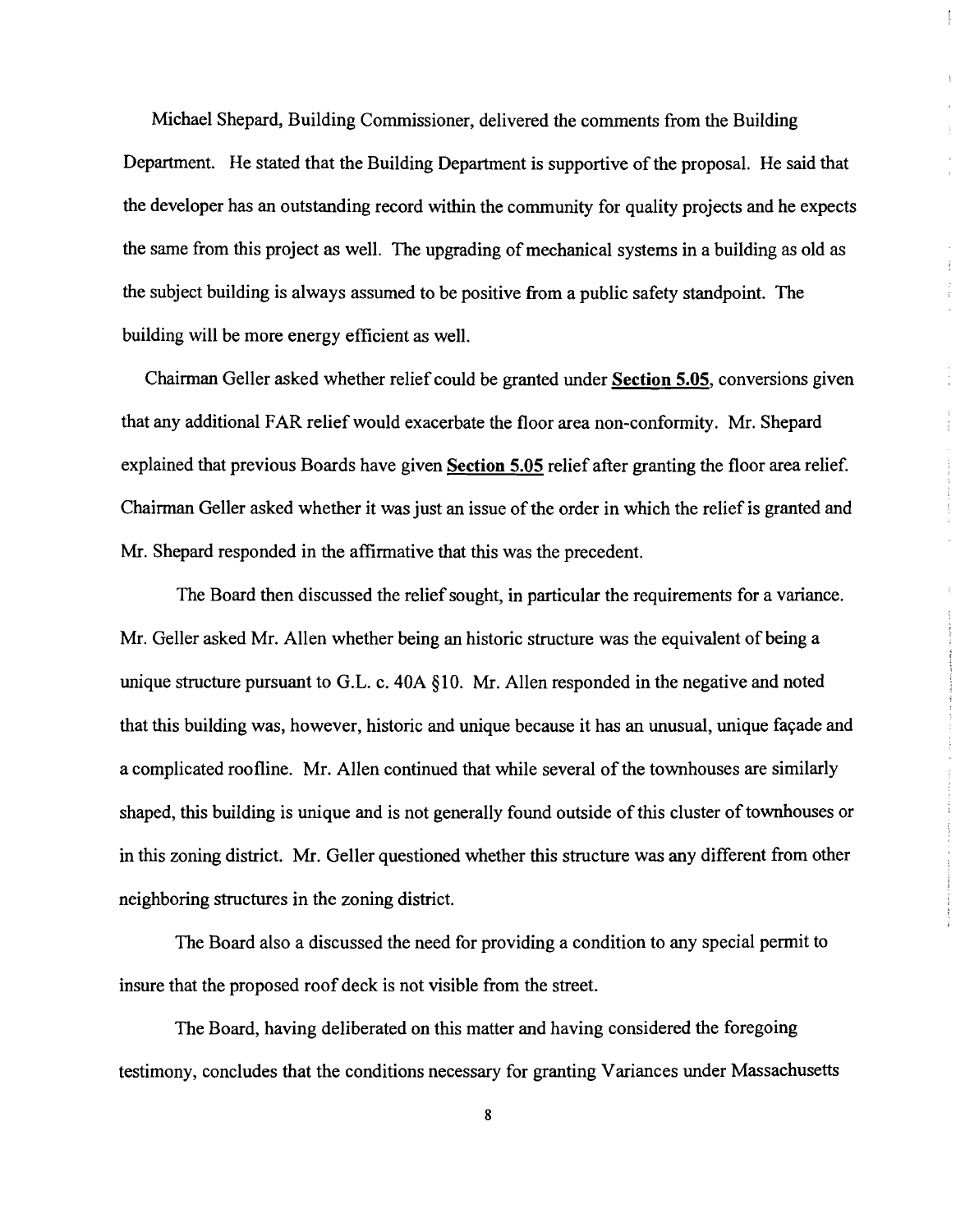General Laws Chapter 40A, Section 10 to the provisions of Sections 5.20, 6.02.1 and 5.91 of the Zoning By-Law because of the unique shape of the building are present and the requirements for Special Permits under Section 9.05 of the Zoning By-Law to the provisions of Sections 5.05, 5.20,5.30,5.43,5.50,5.60,5.62,5.70,5.74,5.91, 6.01.2.a, 6.02.1, 6.03.1.a, and 8.02.2 of the

Zoning By-Law have been satisfied and relief should be granted as requested.

More specifically, the Board makes the following findings pursuant to Section 9.05 of the

Zoning By-Law in regard to the Special Permits:

- a. The specific site is an appropriate location for such a use, structure, or condition.
- b. The use as developed will not adversely affect the neighborhood.
- c. There will be no nuisance or serious hazard to vehicles or pedestrians.
- d. Adequate and appropriate facilities will be provided for the proper operation of the proposed use.
- e. The development as proposed will not have a significant adverse effect on the supply of

housing available for low and moderate income people.

Accordingly, the Board voted unanimously to grant the requested relief subject to the

following conditions:

- 1. Prior to issuance of a building permit, final front and rear elevations, indicating all alterations to the building façade, including new stairways and structures, shall be submitted to the Assistant Director for Regulatory Planning for review and approval. No stairway or new entrance shall be constructed on the building's front facade.
- 2. Prior to issuance of a building permit, a final landscaping plan, indicating planting types and locations, hardscape materials, and fencing and railing details, shall be submitted to the Assistant Director for Regulatory Planning for review and approval.
- 3. Prior to issuance of a building permit, details about the location and easement or lease agreement for the off-site parking spaces shall be submitted to the Assistant Director for Regulatory Planning for review and approval.